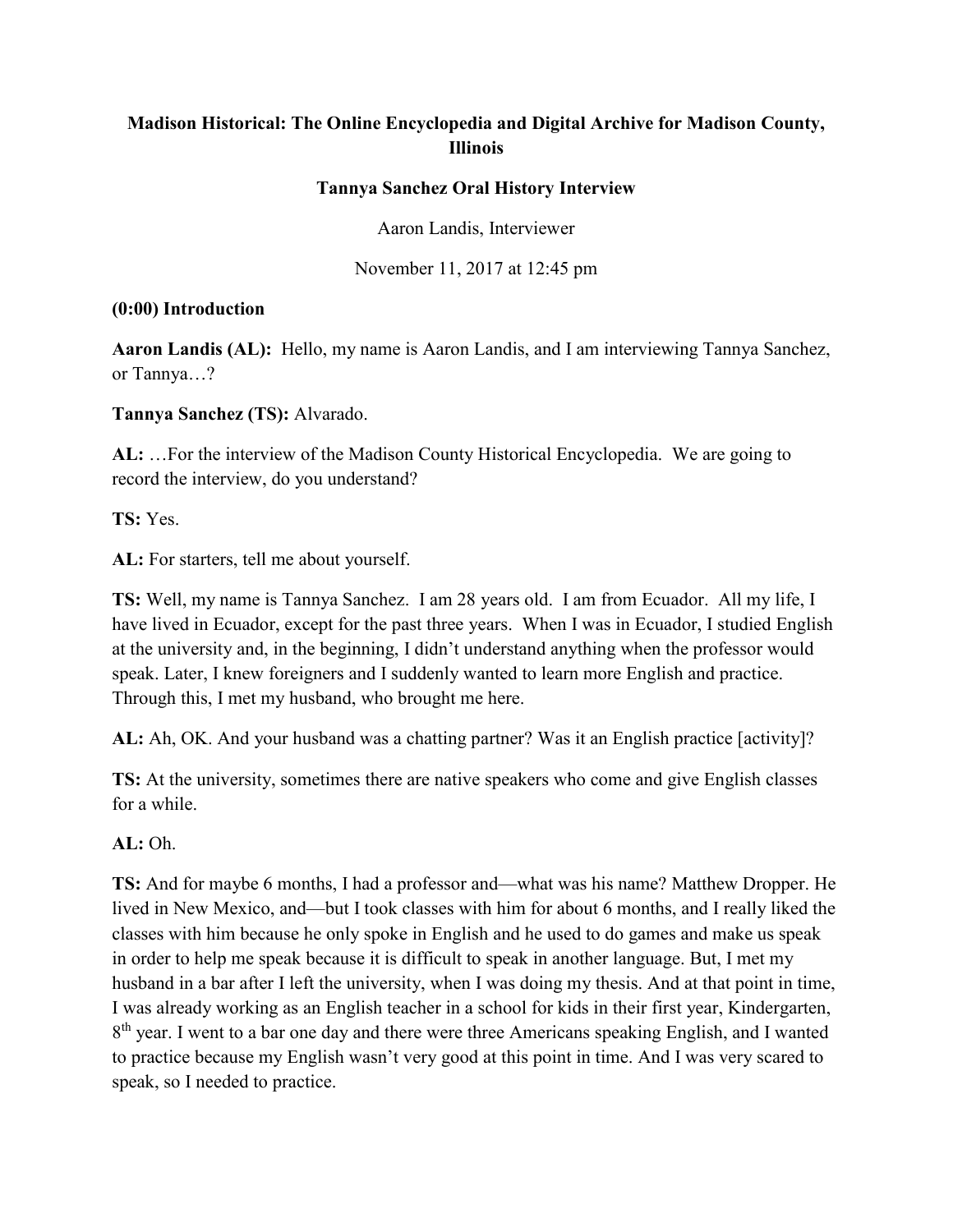## **AL:** Yes.

**TS:** And, hmm, I met him and simply said, "Hi, what's up? I need to practice English." I gave him my number, and since then... we are together.

# **(3:10) A typical day at school in Ecuador, her youth**

**AL:** Yes. Despite having studied Spanish for six years, I still feel scared at times when I try to speak in Spanish because there is a pressure when you need to think about the perfect words to express what I want to say. So, tell me—or talk to me—about a typical day in a primary school in Ecuador.

**TS:** In primary school—let's see if I remember—we take classes from 7 in the morning until 12:30 when I was in classes, but I believe the scheduling has changed. We have a main teacher that teaches us language, mathematics, history, geography… all these things, and there are other teachers for other activities. Mainly, I was very timid, quiet, and baby-faced, so they gave me more children than [laugh]...

**AL:** Right.

**TS:** …Everyone took care of me, and I was much smaller and skinnier than I am now; I looked very weak. So, they looked after me, and I even had problems integrating into the primary school because I was a very little girl, and my mother put me a year ahead in school, so they accepted me with conditions: if I responded well in school, I could remain there. I didn't have to wait a year, but… I never had a problem with this. [Laugh] I have always liked to study and learn.

**AL:** Yeah?

**TS:** Yes. We take recess—a long recess—of a half an hour.

**AL:** Yes, it seems to me to be… not parallel, but almost parallel, to the education in the United States in the primary school. It goes about the same. Were there daily activities that you used to do in school that don't exist here?

**TS:** Let me think…

**AL:** Like dance classes, or culture classes…

**TS:** Ah, yes!

**AL:** There aren't classes like this in the primary schools of the United States, but…

**TS:** I took embroidery classes—[in English] it's like sewing, but when you make different things. It was an elective. I picked this class. I wasn't very good at it, but I took that class. Also, we had a lab, and depending on what you wanted to do, I don't remember the other options, but there were maybe two other options that one could choose from.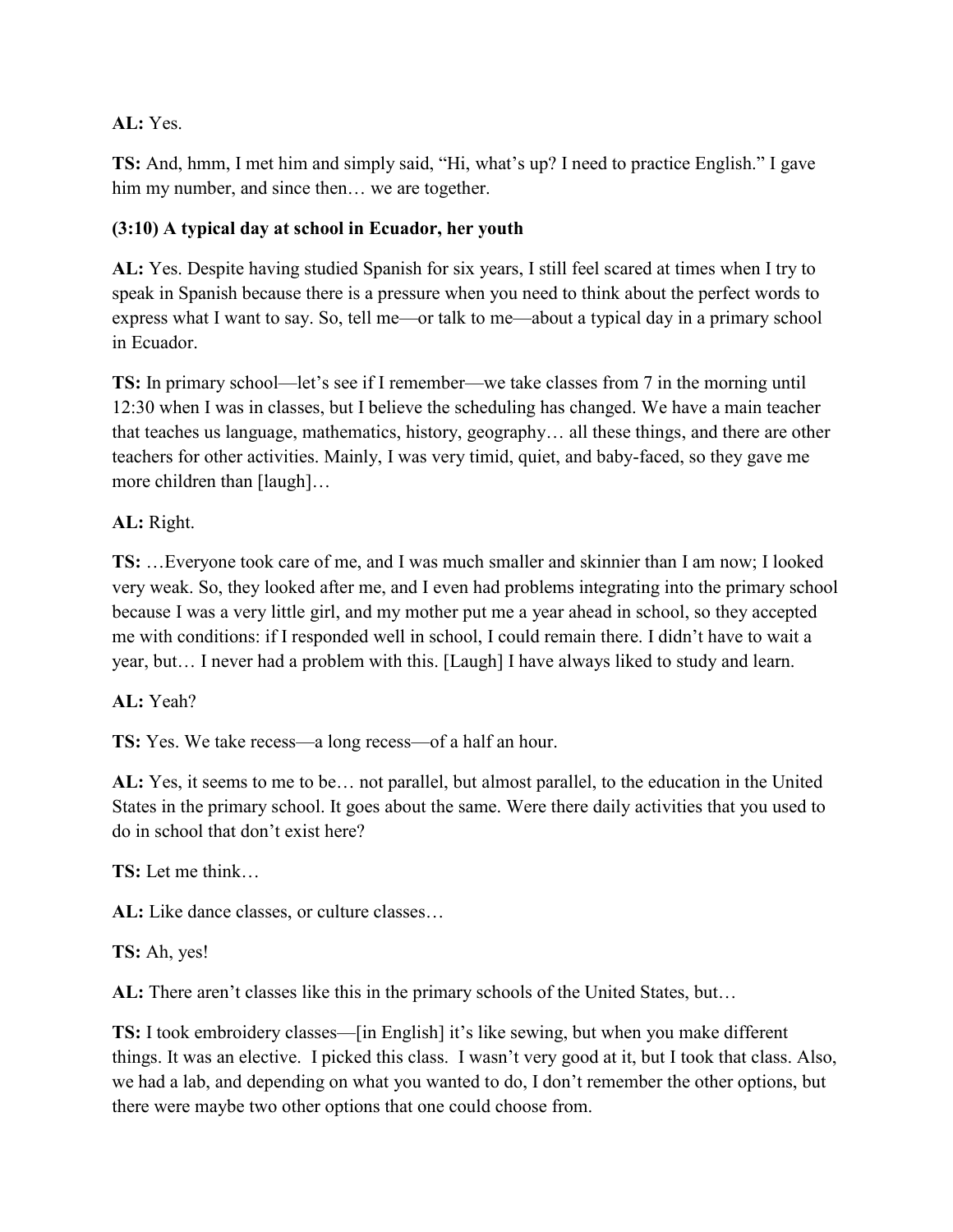### **(6:50) Her family's influence on her studies**

**AL:** Ok. And was your family involved in your studies?

**TS:** Ah, a little. In school, when you receive the list of school supplies, you are given new notebooks and, at the beginning, in the first page, you have to draw— [in English] we call—we called them cover sheets, and they have to be pretty, and I always like to have clean and pretty notebooks. [Laugh]

## **AL:** Yeah…

**TS:** And my father is good at drawing, and he helped me with the cover pages for mathematics, language, for all of it. Those were my favorite. And for geography… I have never been good at geography, or history. None of it. And in Geography, when I was in high school, I had to draw maps of the entire world.

### **AL:** No!

**TS:** Yeah, it was something like 50 maps in one week, have it all drawn. Because of that, I didn't like it, and father used to help me with those drawings from time to time. Most of the rest of the activities, I almost never asked for help.

**AL:** Yeah, it is important to know if someone's parents are involved in their studies because it can—I don't know—it can build character a bit. And, it's important, I think. So, tell me about your family.

### **(8:39) Her parents and her brothers**

**TS:** My mother and father are both from Guaranda, where I am from. The two of them have were born in 1959. I have a younger brother and a half-brother through my father. He is older than I am. My younger brother is 26, and my older brother is 31. He is studying to be a nurse; my younger brother recently graduated as an engineer in natural disaster response, in order to manage when there are earthquakes.

**AL:** Ah, okay. Yes, that is very important in that part of the world.

**TS:** Yes, in Ecuador, there are many earthquakes, so, hmm, he studied it and he liked it. He recently graduated.

**AL:** And, uh, just so I understand, your 26-year-old brother is an engineer?

**TS:** Uh-huh.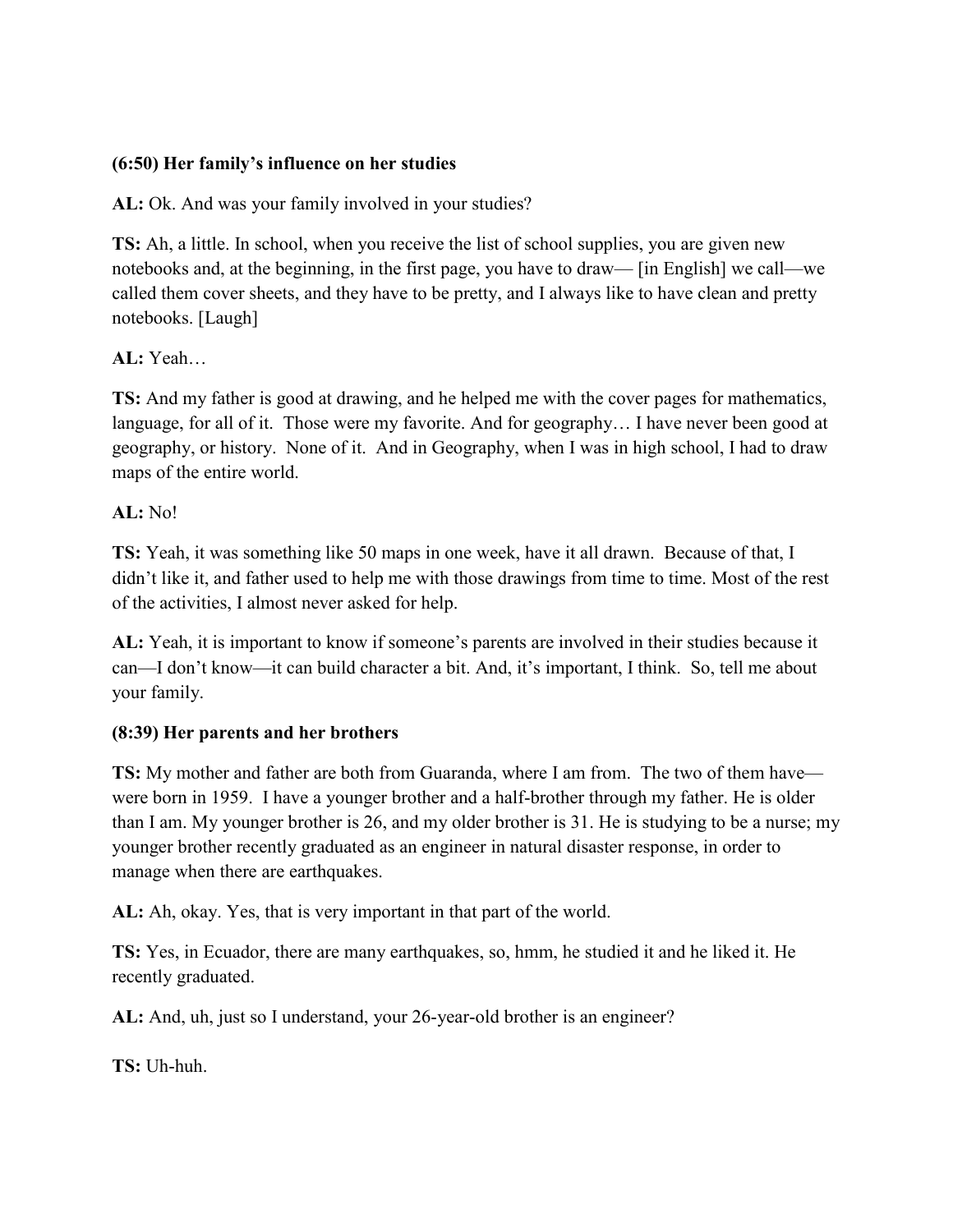**AL:** Okay.

**TS:** He is an engineer. My other brother, the first, worked in the Orient for an oil company. He almost didn't study. Later, when he finished this, he began studying accounting, I believe. And later, he didn't like it either [laugh], and later began studying nursing. I believe he will see this one through [laugh].

**AL:** Yeah, I used to study electricity, like engineering…

**TS:** Electrical engineering?

**AL:** Yes. I began my academic career at the university with this choice, but after one year, I changed my focus--my major--because I didn't like to study it. It is very complicated.

**TS:** Indeed.

## **(10:55) Her life in the U.S., the barriers of her immigration**

**AL:** Ok, so how long have you been in the US?

**TS:** Well, January will be 3 whole years because I came in January of 2014, but I had to go back to Ecuador to renew my Visa and fill out the school paperwork, I returned Ecuador for three months, and then in January, I returned and stayed.

**AL:** Yea. My step-dad also is an immigrant, but from Russia [struggle for the vocabulary word].

**TS:** Oh, from Russia [confirming the vocabulary word].

**AL:** Yeah, from Russia, and I kinda know that the process of immigrating to the U.S. legally is *very* painful.

**TS:** Yeah, it took me a year to come here.

**AL:** Yeah, as with immigration and this process, have there been other barriers for you in the U.S.?

**TS:** Um, when I arrived at the United States, my intention was to study at SIUE [Southern Illinois University of Edwardsville], but at the beginning, I believe they give a master's in English, because I have a title… [searches for the word in English) Bachelor?

**AL:** [Gives the word in Spanish] Bachelor's degree.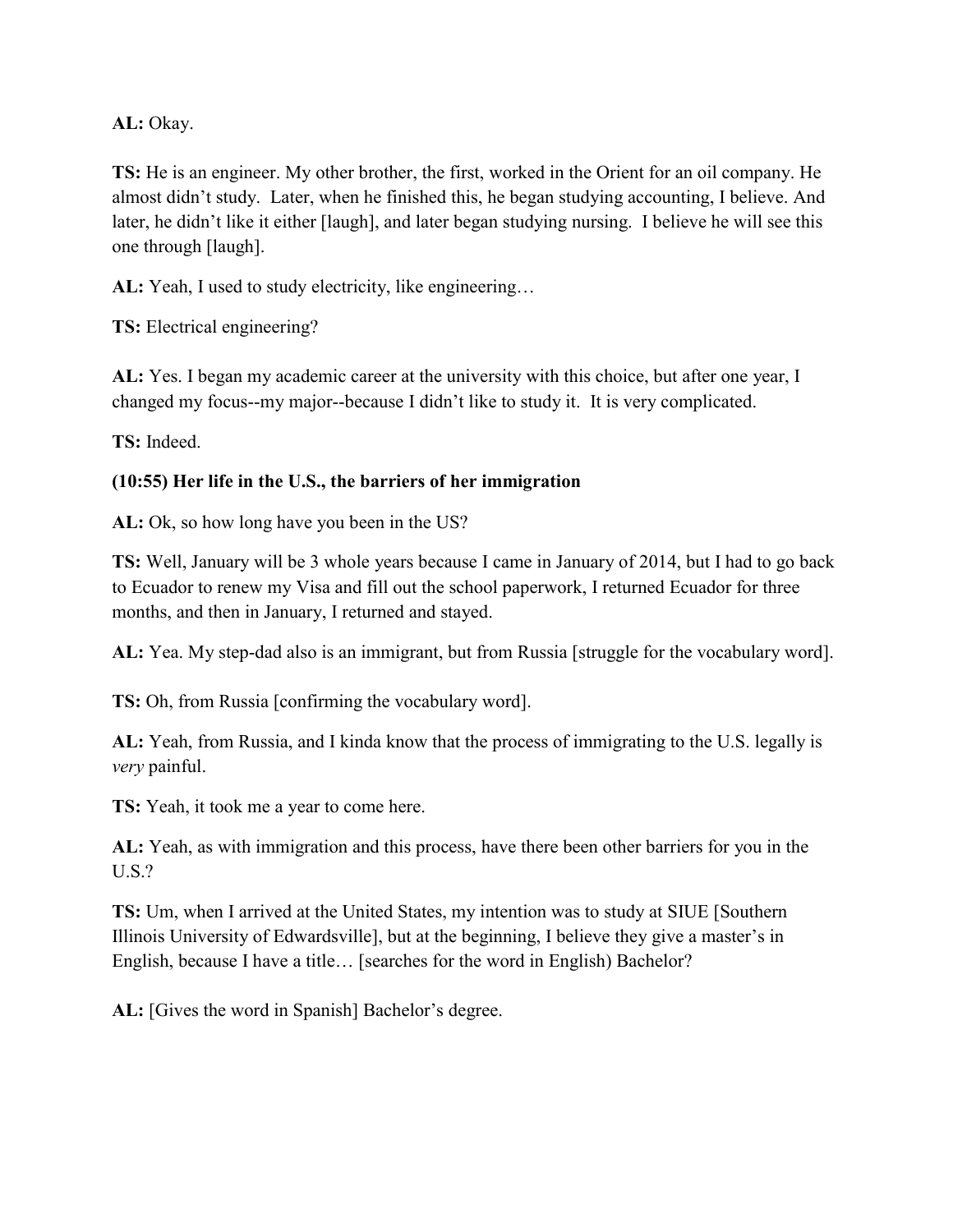**TS:** A bachelor's degree! I forgot the word--a bachelor's degree--so, I already had a bachelor's degree in Ecuador. I wanted to get my masters, but because of the qualifications of the university, which weren't sure if my degree was accredited or not, they gave me some papers that… I presented them a paper, but they told me it wasn't sufficient, and to obtain more official paperwork from Ecuador takes a long time, so it was impossible. Because of this, I had to return to Ecuador, and--thank God--my husband contacted a person at SWIC (Southwestern Illinois College], and the secretary helped us and gave us a bit more time to present the papers there. I almost didn't make it into SWIC [laugh], so we did all the paperwork there, and thank God, I got in.

**AL:** Okay.

**TS:** And you have to pass the Duffel exam.

**AL:** I don't know this exam.

**TS:** It is to demonstrate--[in English] proficiency?

**AL:** [Gives a guess to the Spanish word] "Proficiencia," maybe? I don't know.

**TS:** Yea, I don't remember.

**AL:** Of history or of the language?

**TS:** Of English. Of English, yeah. There are certain levels intermediate and advanced, and you have to have a certain percentage to enter into the university.

**AL:** Yeah, that's right.

### **(14:00) What she likes about the U.S.**

**AL:** So, what do you enjoy about your life here?

**TS:** Of my life here? There are a lot of opportunities, the salaries are better, there are more food options, there are more places to see… Where I live in Highland, it is very peaceful. It reminds me of my native city, even though my city has more things to do. It is quiet and safe, just like my city.

**AL:** Yeah, it is peaceful in the country here because… there is a lot of corn. So, are there activities here in Highland, or near to Highland, that you like to do?

**TS:** The Schweizerfest. Yeah, it takes place once a year, I don't remember exactly when, but we used to go to the--I'll call it the central park because in Ecuador we call it the central park, but you guys call it the square--there, there are lots of activities and people, like a fair, there is a lot of food, a lot of people.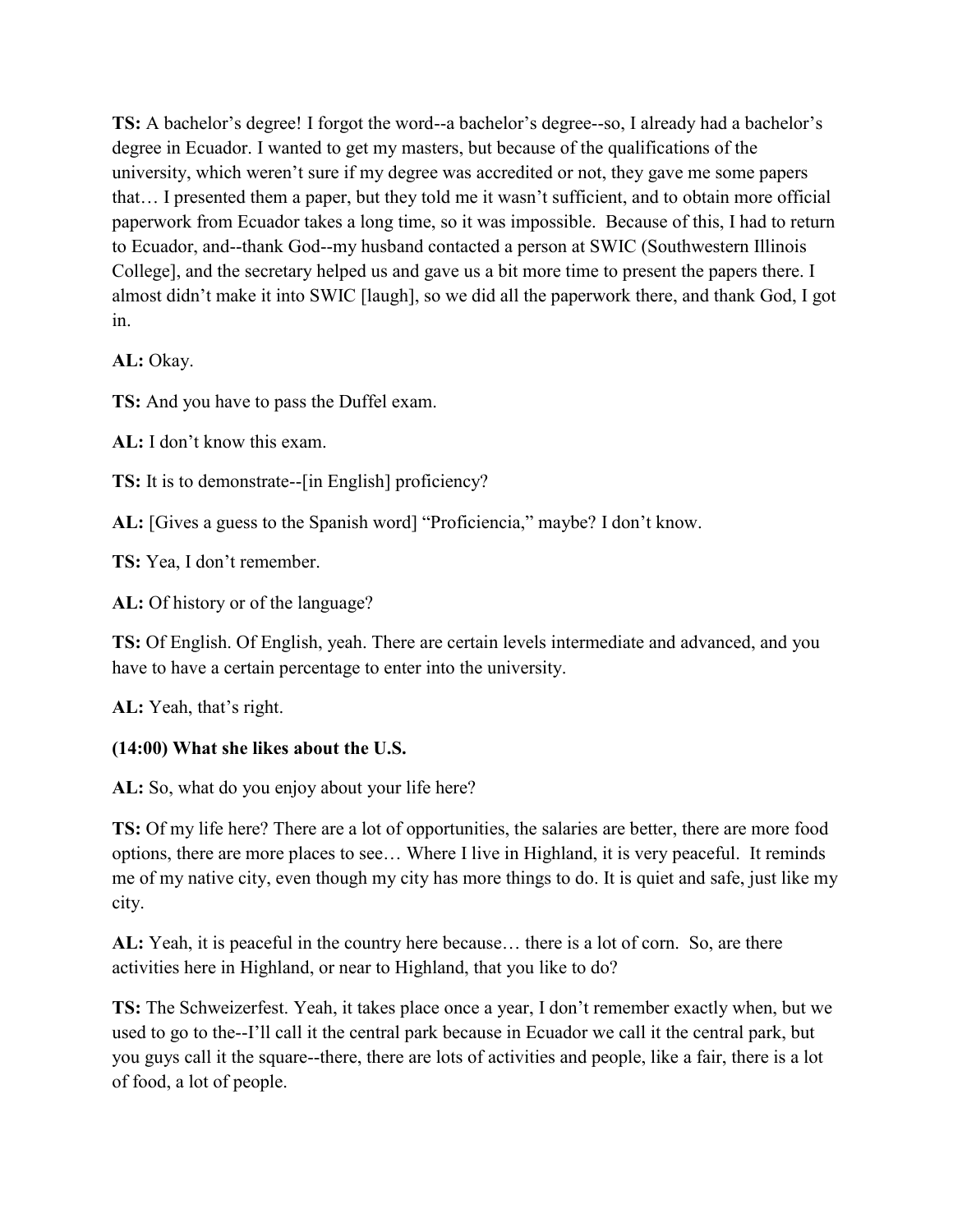**AL:** Ok. So food and music?

**TS:** Music, yeah. And also--

**AL:** Ok. Do they dance in this festival?

**TS:** Uh, Americans almost don't dance at all. [Laugh].

**AL:** That is completely true!

**TS:** Yeah, it took me awhile to get used to not dancing in festivals, but also, there is--one time or maybe two times each month--there is a wine store in the area, near here, and there they do a tasting and there are appetizers, and so we go, drink, and try wines, talk with people, listen to music. Sometimes, it is live music. We go out with the whole family, my in-laws, my husband…

#### **(16:29) What she misses from her home**

**AL:** How awesome. It seems really fun. So, what do you miss from your native city?

**TS:** From my city… I could walk wherever. Here in Highland, since it is a small city, the bus system isn't very good, and I have… before, I didn't have a car to drive and didn't know how to drive because in Ecuador, I never need to [laugh]. But here, I took two years to learn, and one time, I didn't have anyone to pick me up from the bus. It was autumn, I believe, yeah, and I wasn't--I was always seen with boots and tacos, and all that... I wasn't prepared to walk, and when I put in the GPS to see how far the bus station was from the house from the bus station, it was about 2 hours on foot. And in a car, it's 5 minutes.

**AL:** Yeah…

**TS:** There, there are no sidewalks to be able to walk safely and avoid getting run over.

**AL:** It is good to know how to drive, but I also get mad a lot too because there as many obstacles as there are--how do you say, [in English] "luxuries?"

**TS:** "Lujos."

**AL:** "Lujos," yeah! Okay, how has your life changed due to your experiences as an immigrant in the U.S.?

**TS:** Experiences… I believe I have matured a lot because when I was in Ecuador I always lived with my wife and always had them around me: my grandparents, uncles, cousins, all of them were around me. But, when I decided to move to the U.S., it was a difficult decision. When you come here, you realize you are alone. It teaches you to be more independent and to be more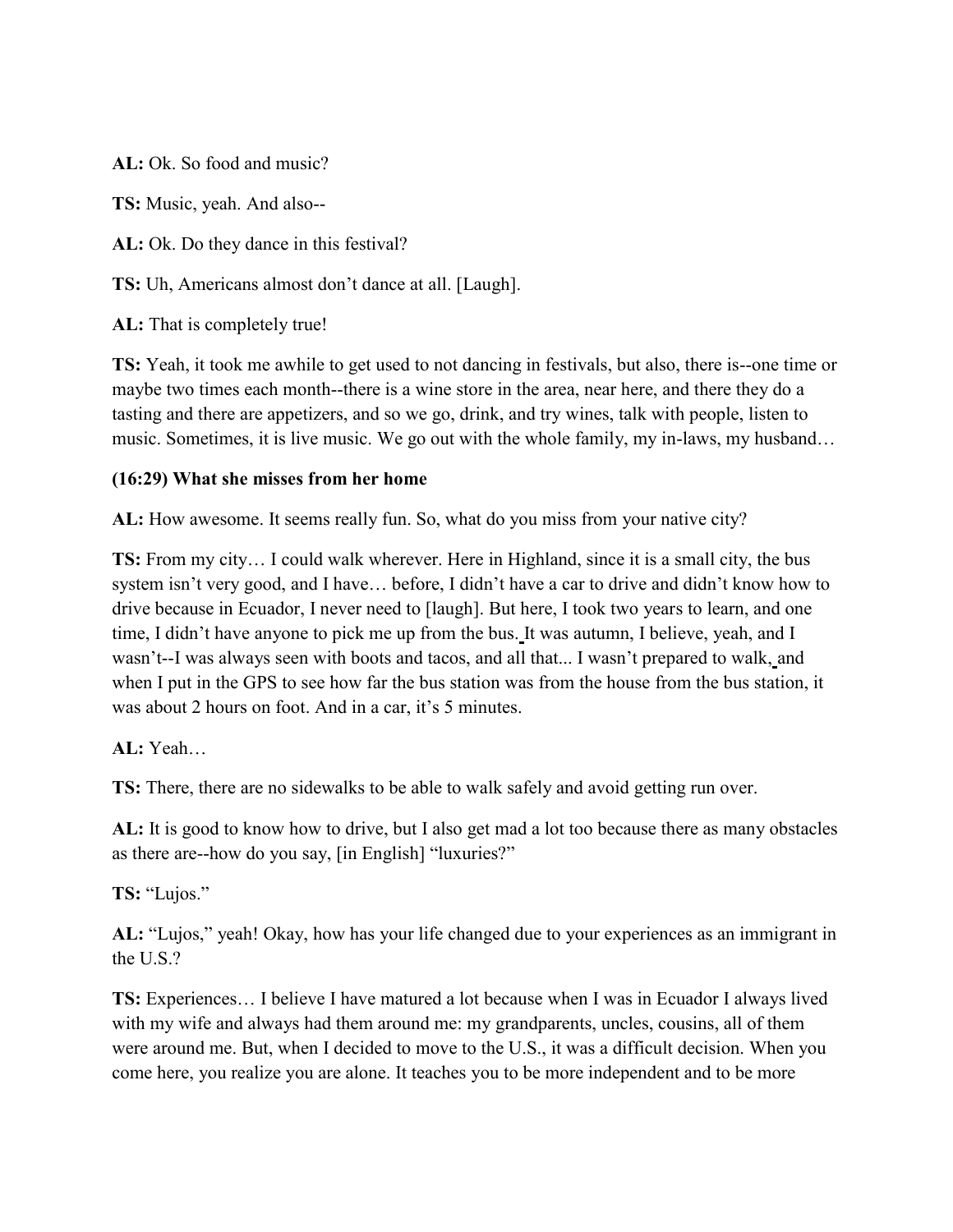careful, worry more about the people who say "hello, what's up," and all that, worry more about the university and your goals.

**AL:** I haven't been separated from my family for 3 years before, but when I was serving in the Army, I spent 15 months in Iraq. So, I understand a little how it is possible to miss your family when you are very far [spoken incorrectly in Spanish].

**TS:** "Lejos."

**AL:** "Lejos!" Sorry. So would you like to go back to live or visit your country?

**TS:** Um, I went this past July for my wedding, in the church. Because I got married quietly two years ago, yeah, more than two years ago. But I didn't tell my family, because my husband wanted to be traditional and ask my parents, ask permission, to give me a ring, he wanted to do all that--beautiful, unforgettable. But, because of my papers, my student Visa was going to expire, so we decided to get married and begin the process to obtain a green card…

**AL:** Yeah…

**TS:** And this also took some time too. So, because of this, we decided to marry and not tell anyone. [Laugh]. And [inaudible].

# **(20:55) Marriage customs**

**AL:** This is good, I think, because the process of getting married in the United States is very rigid. You have to--the men have to do certain things very specifically, like the ring should be- should represent a percentage of your salary, your income. And, it's a really specific number, it's a percentage, I believe. I don't remember. I have forgotten already because I got married 7 or 8 years ago, but also, the man should request the permission of the father of the bride and get his blessing.

**TS:** Yeah, it's the same in Ecuador.

**AL:** It's a very specific and very rigid process and is very important in American culture. So, yeah, we don't dance much, but also there are things like this in our culture--

**TS:** --Which are important.

**AL:** Yeah, which are important.

**TS:** Yeah, in Ecuador, almost no one wears a ring, so when I didn't have a ring, I didn't… It was the same because I never wear rings, but it is important to him, including changing my name. But, I didn't change it yet because I still have to renew my green card in a few months, so I wanted to do it all at the same time, and not one thing on this day, another thing on that day. I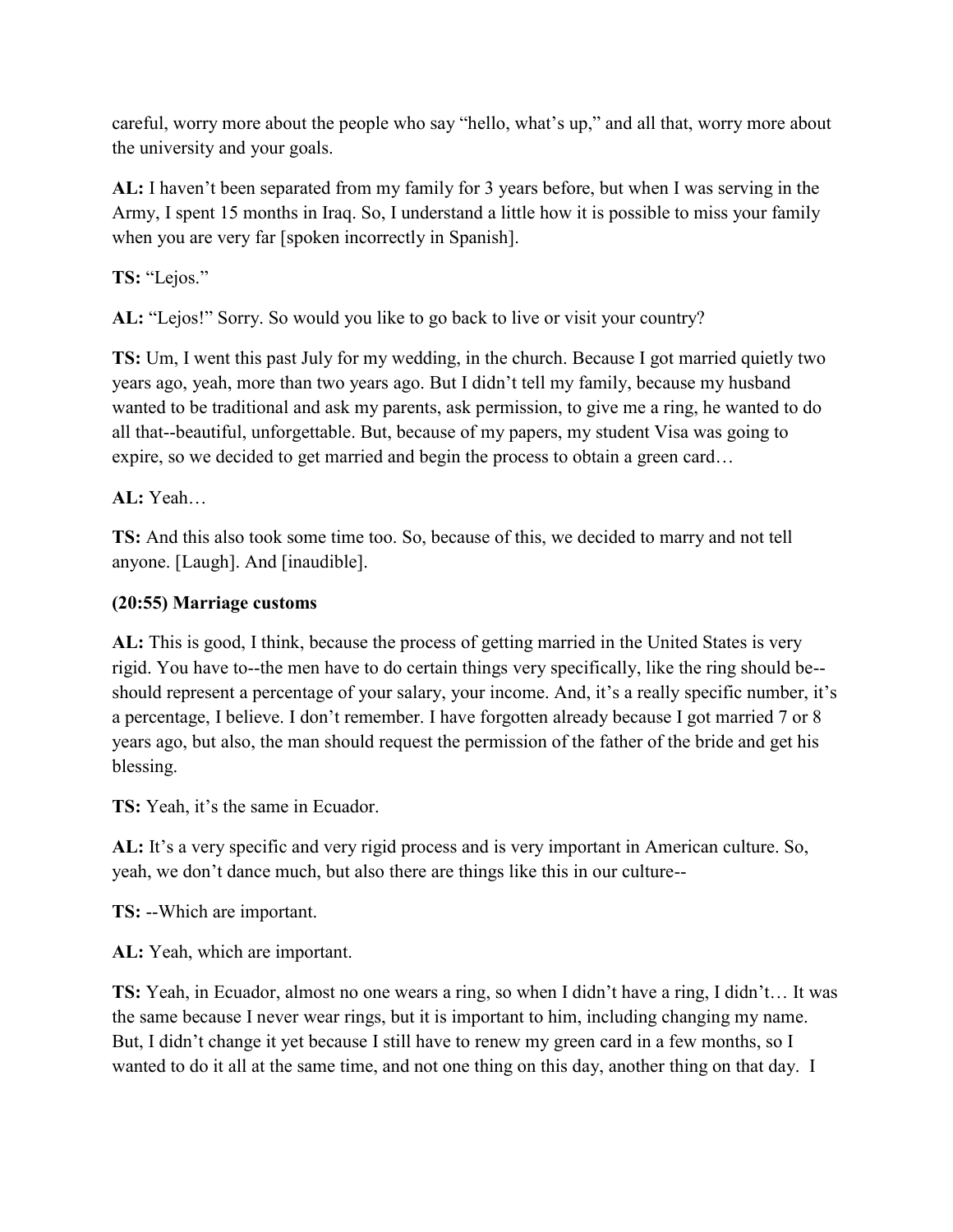am waiting on that, but he--at the beginning, I said, "I can stay with my family's last name, and he said, 'NOOOO!'" [Laugh].

## **(22:49) Advice for immigrants, the future of her studies**

**AL:** So, we're going to reflect a little bit. What advice would you give to someone who just arrived to the United States?

**TS:** Umm… that you learn English, that you know where some important things are, that you learn where to file your legal paperwork, umm… get your ID made, your driver's license… All the important paperwork that people have to do when they arrive all the time, make friends, don't be afraid to speak, look for work, study…

**AL:** Okay, so...

**TS:** ...and get a car! [Laugh].

**AL:** [Laugh] Sorry. You mentioned earlier that you are studying in school here from scratch?

**TS:** Yeah, I am going to begin.

**AL:** Yeah, I'm going...

**TS:** Because I began in SWIC [Southwestern Illinois College], when I met you, but I finished that already. But now, I have to begin my master's, or a bachelor's maybe? I don't know. In order to get my certification to teach. **(24:15)**

**AL:** Yeah!

**TS:** Yeah!

**AL:** I am considering being a teacher also. It would be simple, I think, with the bachelor's that I'm about to receive, but I still would need to obtain other certifications in order to be a teacher. There are--I don't know the name of the certification, but I would have to keep studying a bit.

**TS:** Yeah. **(25:00)**

**AL:** Okay, would you like to teach children, yes?

**TS:** Yeah, from elementary school. Now I am teaching children in Edwardsville at the YMCA…

**AL:** Ahhhhh.

**TS:** They are mainly homeschooled kids, children who don't study at school, but they have a community that's called… Oh my gosh, I forgot the name--but it is a community of children, and all of them meet at YMCA, and they have classes there in science. Some parents teach some of the classes, but for Spanish, I applied for a school called--a program for classes after school. It is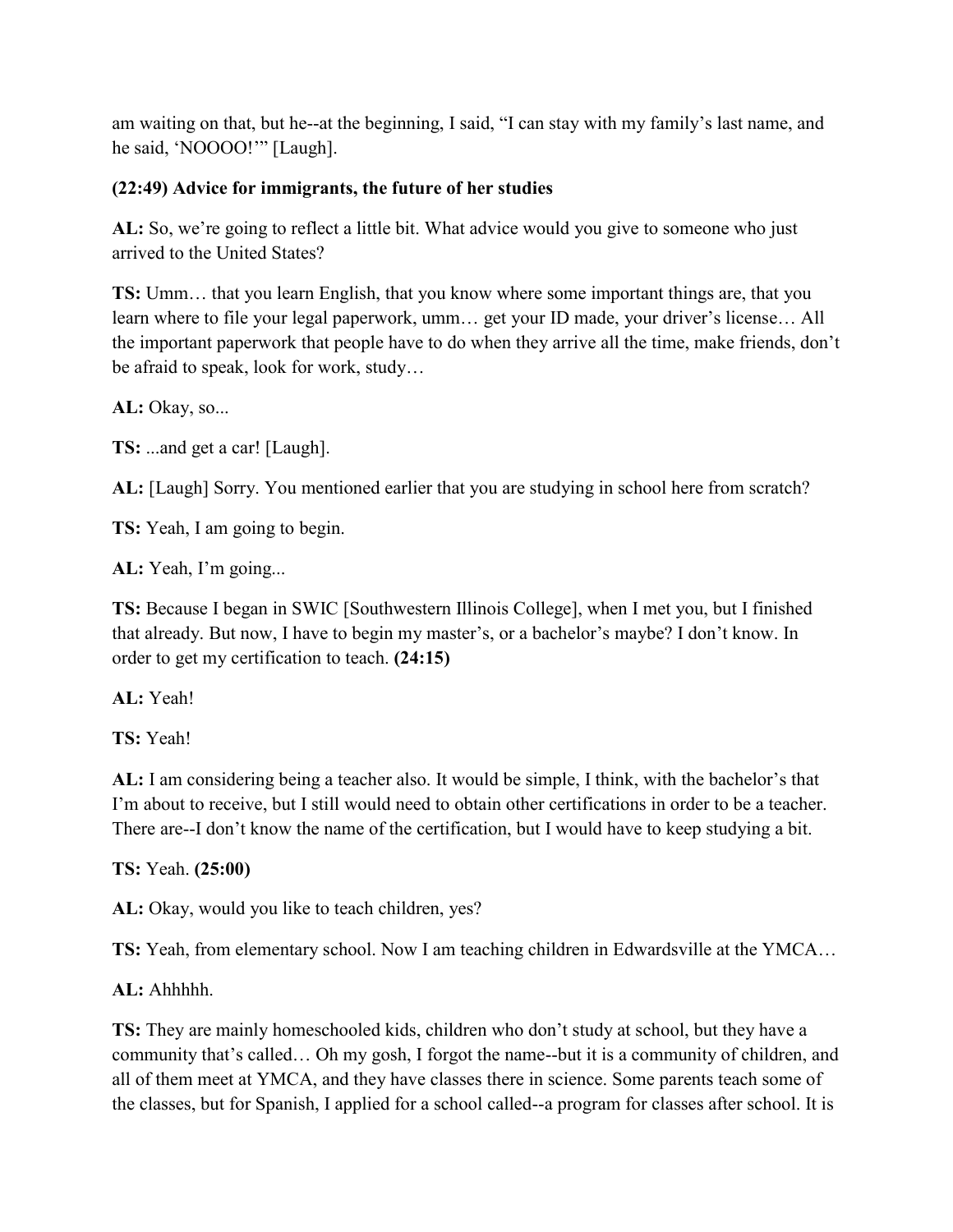called Spanish School. There is a girl who used to teach Spanish at the high school, but she liked to teach the children more. It is a good program because it doesn't focus too much in grammar, so things are more toward immersion.

**AL:** Yeah, like conversation?

**TS:** Yeah, that, conversation, games, songs of TPR, stories with drawings, like when you're telling stories.

**AL:** Yeah. **(26:38)**

**TS:** So, the children like it and it's good for--and they learn more, I believe. I have realized that they learn more.

**AL:** Yeah. I think that learning is done through teaching because in order to teach, one has to review everything you already know and support it.

**TS:** Yeah.

**AL:** Okay, so, do you think you you would prefer to teach in a private school or a public one?

**TS: (27:28)** I don't know. It depends on what opportunities there are. I believe that, as my husband says, I'd like to teach to anyone who wants to learn. As always, there are children that I am teaching currently, and they like to learn Spanish. They ask a lot of questions, they are more active, so I am more excited to teach more things. But when the children are without energy, they don't have any desire to learn, it doesn't matter to them that they are learning anything. It's like this give you a motive, they don't have the same affinity for learning, they don't have the same initiative--

**AL:** Yeah.

**TS:** --To learn. So, I believe I would like to teach children more. Because they want to learn.

**AL:** Yeah, they listen better in their youth, but when they become adolescents, they don't listen very well. [Laugh].

**TS:** Yeah. [Laugh].

**AL:** They become rebellious a bit.

**TS:** Uh huh. Yeah.

**AL: (28:50)** Yeah. Do you think you studied under a professor or teacher that inspired you to be a teacher?